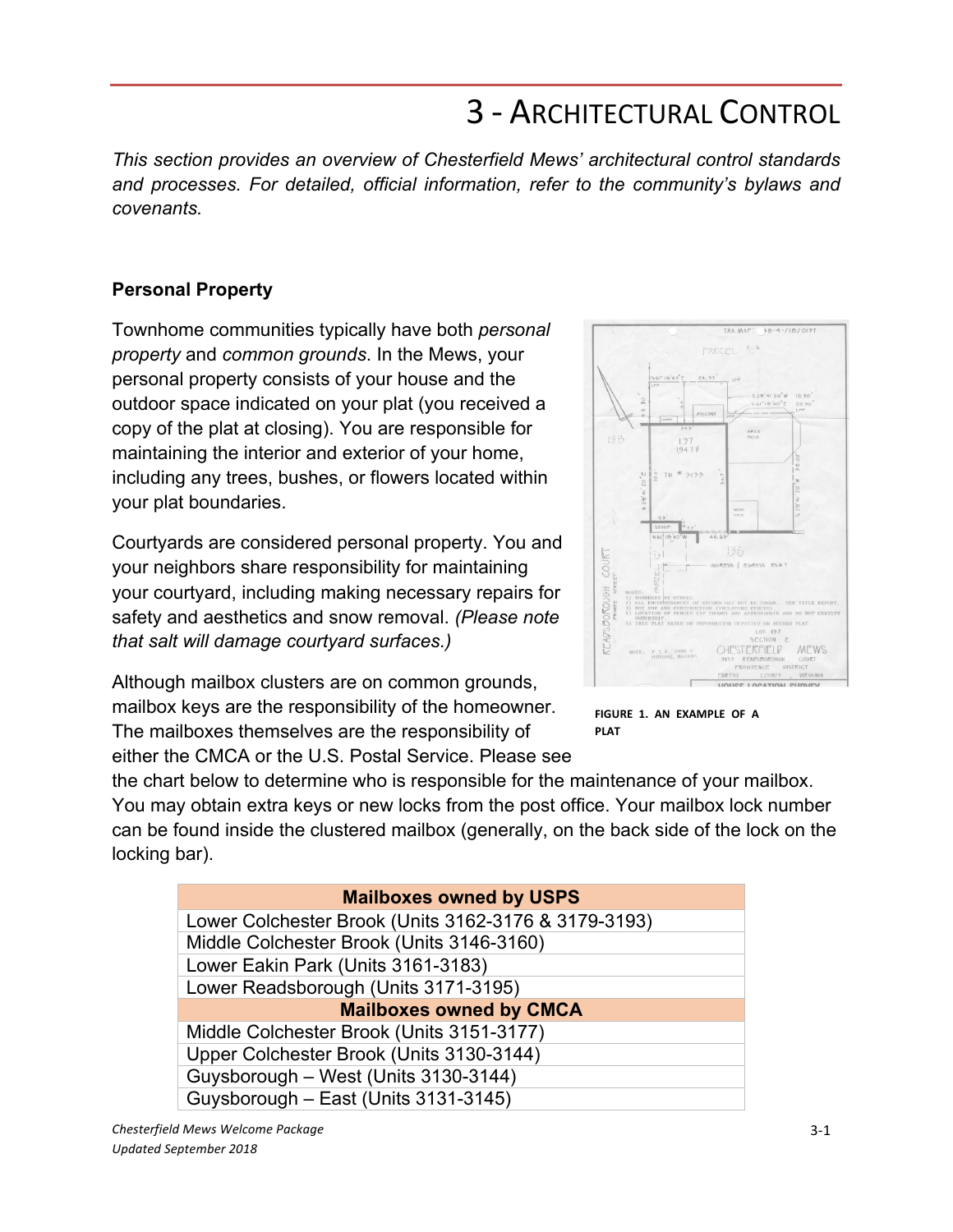| Upper Eakin Park (Units 3130-3145)           |
|----------------------------------------------|
| Mid Eakin Park (Units 3150-3164 & 3185-3191) |
| Delbourne (Units 3130-3156)                  |
| Upper Readsborough (Units 3131-3145)         |
| Readsborough - East (Units 3151-3165)        |
| Readsborough – West (Units 3160 – 3174)      |

## **Architectural Control**

As in any townhome community, the CMCA has established standards and guidelines to maintain a consistent and attractive appearance of homes in the community. As noted in Section 2, the CMCA has an Architectural Control Committee (ACC) that is responsible for maintaining these standards. Annual exterior home inspections are conducted by the ACC, with assistance from SCS. The inspection assesses compliance and condition of exterior paint, trim, lighting, fences, and courtyards.

Any alterations to the exterior of your home must be pre-approved by the committee. These alterations include, but are not limited to:

- Exterior additions or changes to the house or fence
- Construction within fenced areas that will be visible above the fence line
- Any deck-mounted change or addition that will be visible above your fence line (e.g. attic exhaust fans or stove chimneys)
- Any new or additional fencing
- Windows
- Awnings

Before beginning any exterior work, submit a written request to the ACC (only written requests will be considered.) The ACC Application form can be downloaded from the CMCA website under "Architectural Guidelines". Attach drawings, material lists, color samples, product brochures, and other documentation that details your plans along with your application. You may send your request to any ACC member or mail it to the ACC in care of the CMCA (see Section 8, *Important Contact Information*).

Specific models of some replacement items (Storm Doors, Paint Colors) have been preapproved and do not require an ACC application. Please see the CMCA Website under "Architectural Guidelines" for more information.